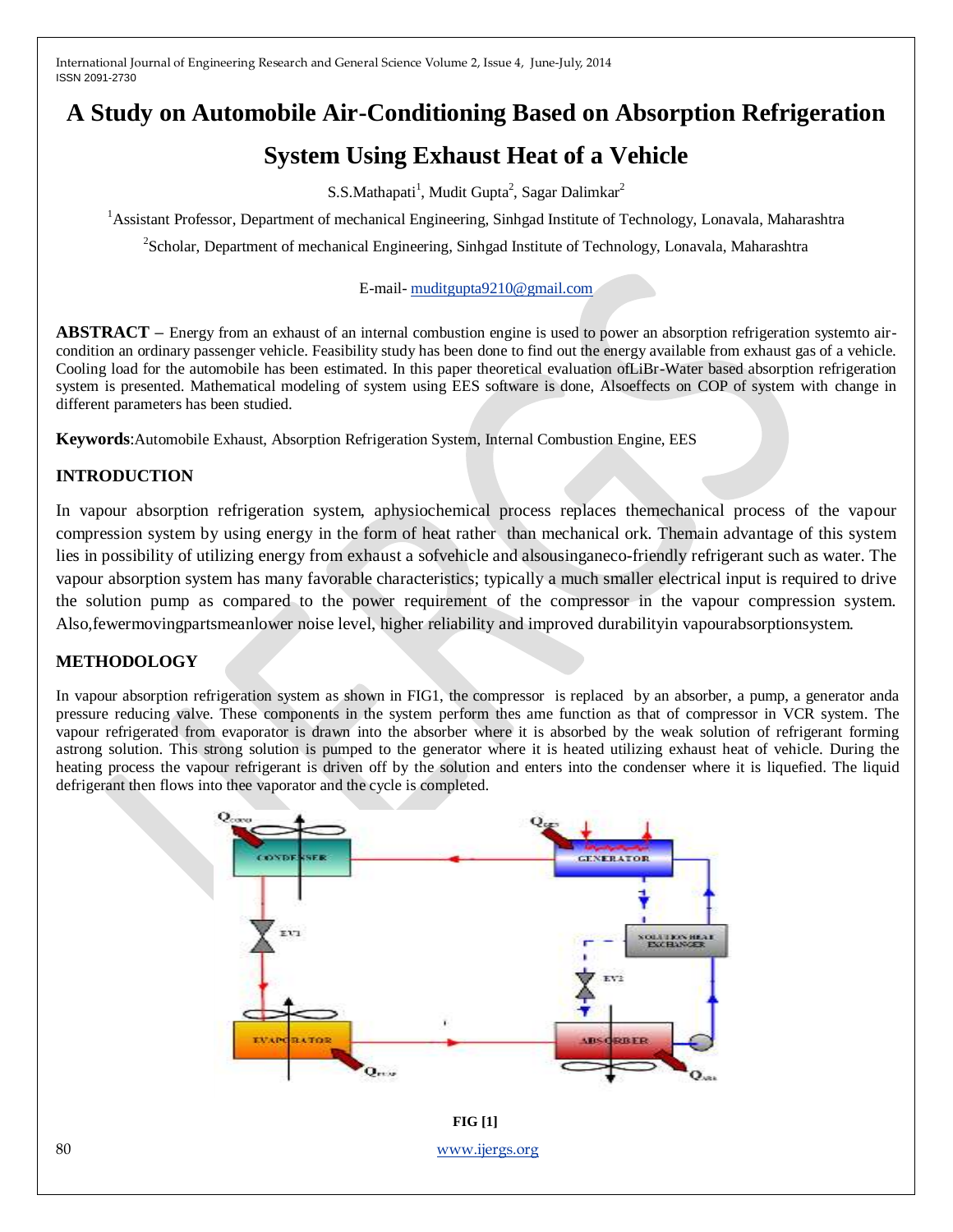#### **MEASURED EXHAUST USEFUL HEAT AND HEAT LOAD CALCULATION**

To generate base line data, the engine is allowed to run at different throttle position (one-fourth and half) considering engine speed as running parameter. The mass flow rate of air, mass flow rate of fuel and temperature of exhaust gas is measured as given in Table 1 For measuring the required data plenum chamber  $(1 \text{ m}^3)$  with circular orifice of 32 mm diameter, inclined tube manometer, burette for petrol measurement and thermocouple for exhaust temperature measurement installed on engine. The determination of actual load becomes very difficult in vehicle air conditioning because of the variation of the load in the climatic conditions when the vehicle is exposed during the course of long journey. The cooling load of a typical automobile is also considered at steady state conditions. The cooling capacity is affected by outdoor infiltration into vehicle and heat gain through panels, roofs, floors etc. The cooling load considered in this analysis is given in Table 2. The table shows that heat load inside the traveler is 2 kW. Therefore, 2 KW air conditioning unitis sufficient to fulfill the cooling.

| Throttle<br>position<br>opening | Eng.<br>Speed<br>(rpm) | Air<br>Pr.<br>(mm)<br>of | Time<br>for cons.<br>of 25cc<br>of | Exh.<br>Temp.<br>$({}^{\circ}C)$ | <b>Mass</b><br>of<br>fuel            | <b>Mass</b><br>of<br>air               | Exh.<br>useful<br>energy |
|---------------------------------|------------------------|--------------------------|------------------------------------|----------------------------------|--------------------------------------|----------------------------------------|--------------------------|
|                                 |                        | H <sub>2</sub> O         | fuel(sec)                          |                                  | (kg/s)<br>x 10 <sup>-</sup><br>$5$ ) | (kg/s)<br>$x10^{-}$<br>$\mathbf{^{4}}$ | (KW)                     |
|                                 | 3500                   | 7.4                      | 40                                 | 622                              | 46                                   | 64                                     | 3.98                     |
|                                 | 3000                   | 7.9                      | 57                                 | 605                              | 32                                   | 67                                     | 3.91                     |
| 1/4                             | 2500                   | 7.2                      | 48                                 | 566                              | 38                                   | 64                                     | 3.50                     |
|                                 | 2000                   | 5.6                      | 42                                 | 623                              | 44                                   | 56                                     | 3.49                     |
|                                 | 1500                   | 4.9                      | 41                                 | 502                              | 45                                   | 52                                     | 3.05                     |
|                                 | 3500                   | 14.8                     | 34                                 | 669                              | 57                                   | 91                                     | 6.02                     |
|                                 | 3000                   | 15.9                     | 29                                 | 615                              | 63                                   | 94                                     | 5.74                     |
| Half                            | 2500                   | 12.3                     | 24                                 | 648                              | 71                                   | 83                                     | 5.47                     |
|                                 | 2000                   | 9.4                      | 32                                 | 595                              | 57                                   | 73                                     | 4.51                     |
|                                 | 1500                   | 6.8                      | 39                                 | 508                              | 47                                   | 62                                     | 3.61                     |

TABLE [1]

Heat load inside the vehicle is calculated as follows:

We have considered passengers in the traveler and calculated the following:-

• Radiation Load  $Q_{\rm rad} = \sum S^* \tau^* I_{\rm rad}^* \cos \theta$ 

- Ambient Load  $Q_{amb} = \sum S^*U^*(T_s - T_i)$
- Ventilation Load  $Q_{ven} = m_{ven}^* (e_o - e_i)$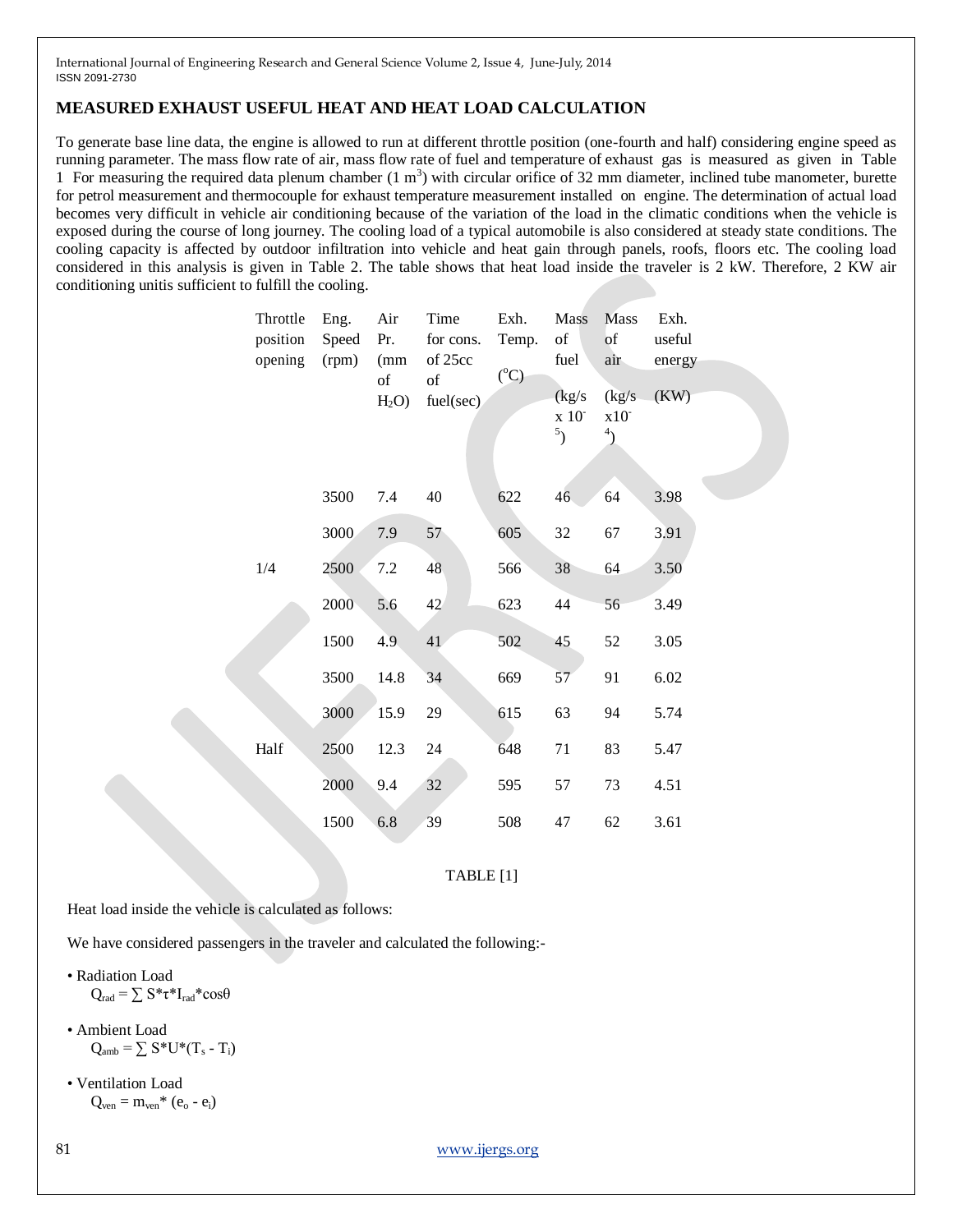#### • Metabolic Load  $Q_{meta} = \sum M^* A$

• Overall Heat Load  $Q_{AC} = (Q_{rad} + Q_{amb} + Q_{ven} + Q_{meta})$ 

| Heat Load        | Amount of Heat(KJ/hr)    |  |  |  |
|------------------|--------------------------|--|--|--|
| Radiation Load   | 85.83                    |  |  |  |
| Ambient Load     | 422.83                   |  |  |  |
| Ventilation Load | 59.54                    |  |  |  |
| Metabolic Load   | 1356.23                  |  |  |  |
| Total            | 1924.43(KJ/hr) or 1.9 Kw |  |  |  |
|                  |                          |  |  |  |



## **MODELLING OF ABSORPTION SYSTEM**

Followingassumptionhasbeenmadetomodelthesystem.

- 1. Generator and condenser as well as evaporator and absorber are under same pressure.
- 2. There are no pressure changes except through the flowrestrictors and the pump.
- 3. Refrigerant vapor leaving the evaporator is saturated pure water.
- 4. Liquid refrigerant leaving the condenser is saturated.
- 5. Strong solution leaving the generator is boiling.
- 6. Weak solution leaving the absorber is saturated.
- 7. No liquid carryover from evaporator.
- 8. Flow restrictors are adiabatic.
- 9. Pump is isentropic.
- 10. No jacket heat losses



**FIG [2]**

82 [www.ijergs.org](http://www.ijergs.org/)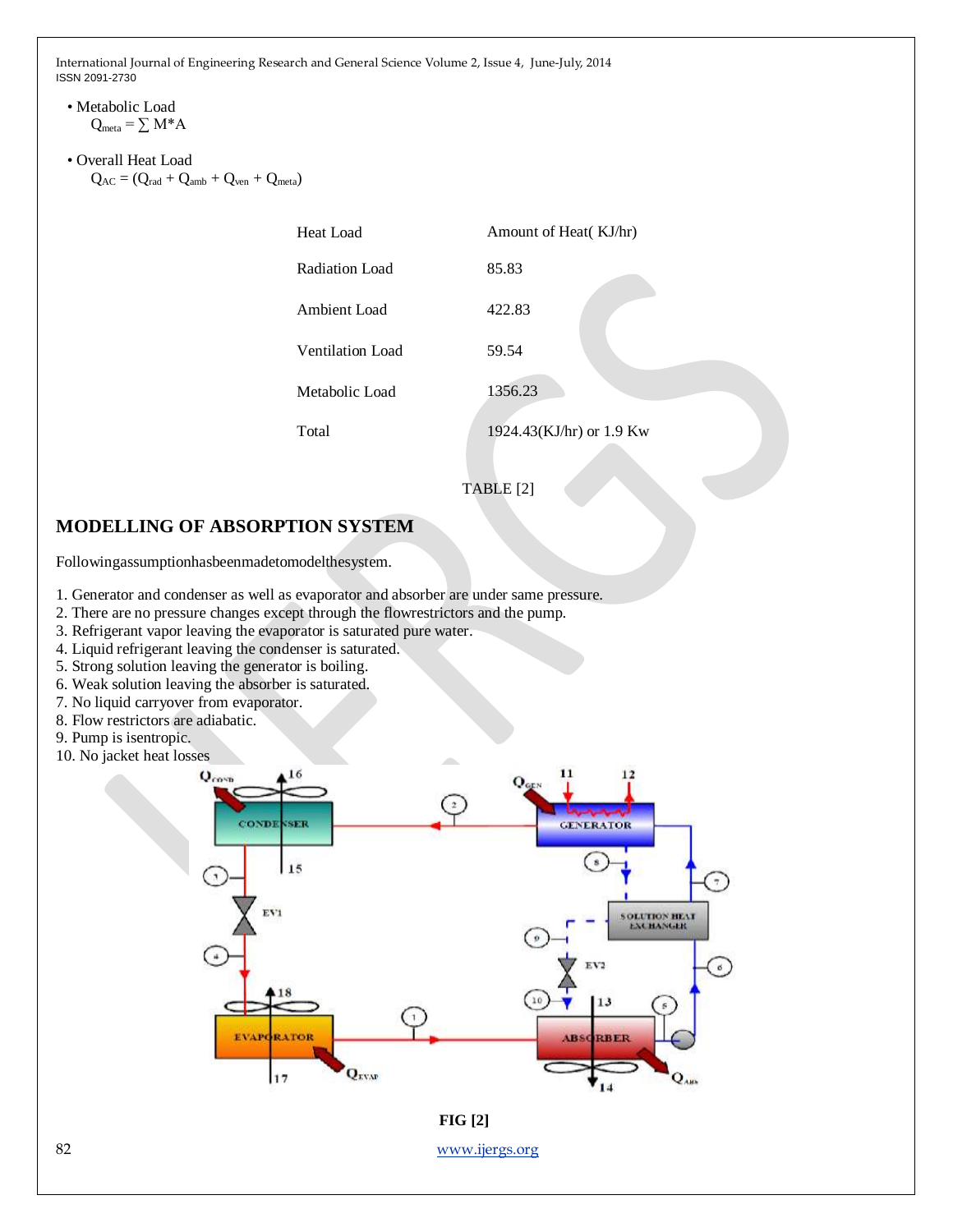- 1st point is saturated water vapor;
- 2nd point is superheated water vapor;
- 3rd point is saturated liquid water;
- 4th point is vapor-liquid water state;
- 5th point is saturated liquid solution;
- 6th point is sub-cooled liquid solution (at  $P_{low}$ );
- 7th point is sub-cooled liquid solution (at  $P_{\text{high}}$ );
- 8th point is saturated liquid solution;
- 9th point is sub-cooled liquid solution;
- 10th point is vapor-liquid solution state.

#### **2 KW Aqueous Lithium Bromide Absorption System**

Assumptions Taken:- Condenser Temperature =  $38^{\circ}$  C Evaporator Temperature =  $7^{\circ}$  C Absorber Temperature =  $37^{\circ}$  C Generator Temperature =  $85^{\circ}$  C Pressure values taken from p-h chart of water as refrigerant for condensing temperature  $35^0$  C and evaporating temperature  $7^0$  C  $P_E = 1$  KPa  $P_C = 5.696$  KPa

#### **1. For Evaporator**

Process Cycle 4-1 Heat load on Evaporator  $Q_E = 2KW$  $Q_E = m_R (h_1 - h_4)$ For Defined System *m<sup>R</sup> = m<sup>1</sup> = m<sup>4</sup> = 0.000844 Kg/Sec*

#### **2. For Generator**

Process Cycle 7-2 Mass Balancing Of Weak and Strong Solution  $m_7 = m_2 + m_8$  $m_7x_7 = m_8x_8$ 

*m<sup>7</sup> = 0.0101 Kg/Sec m<sup>8</sup> = 0.00928 Kg/Sec m<sup>2</sup> = 0.000844 Kg/Sec*

Heat Input To Generator  $Q_g = m_2 h_2 + m_8 h_8 - m_7 h_7$  $Q_g = 0.0909*m_8*h_2 + m_8*h_8 - 1.0909*m_8*h_7$ 

## $Q_e = 2.725$  KW

For Defined System

 *m<sup>8</sup> = m<sup>9</sup> = m<sup>10</sup> = 0.00928 Kg/Sec*  $m_7 = m_6 = m_5 = 0.01010$  Kg/Sec  $m_2 = m_3 = m_4 = m_1 = 0.000844$  Kg/Sec

#### **3. For Condenser**

Process Cycle 2-3 Heat Rejected by Condenser  $Q_c = m_2 * (h_2 - h_3)$ 

**Q<sup>c</sup> = 2.113 KW**

**4. For Absorber**

83 [www.ijergs.org](http://www.ijergs.org/) Process Cycle 1-5 Heat Rejected by Absorber  $Q_a = m_1 h_1 + m_1 o h_{10}$  *-*  $m_5 h_5$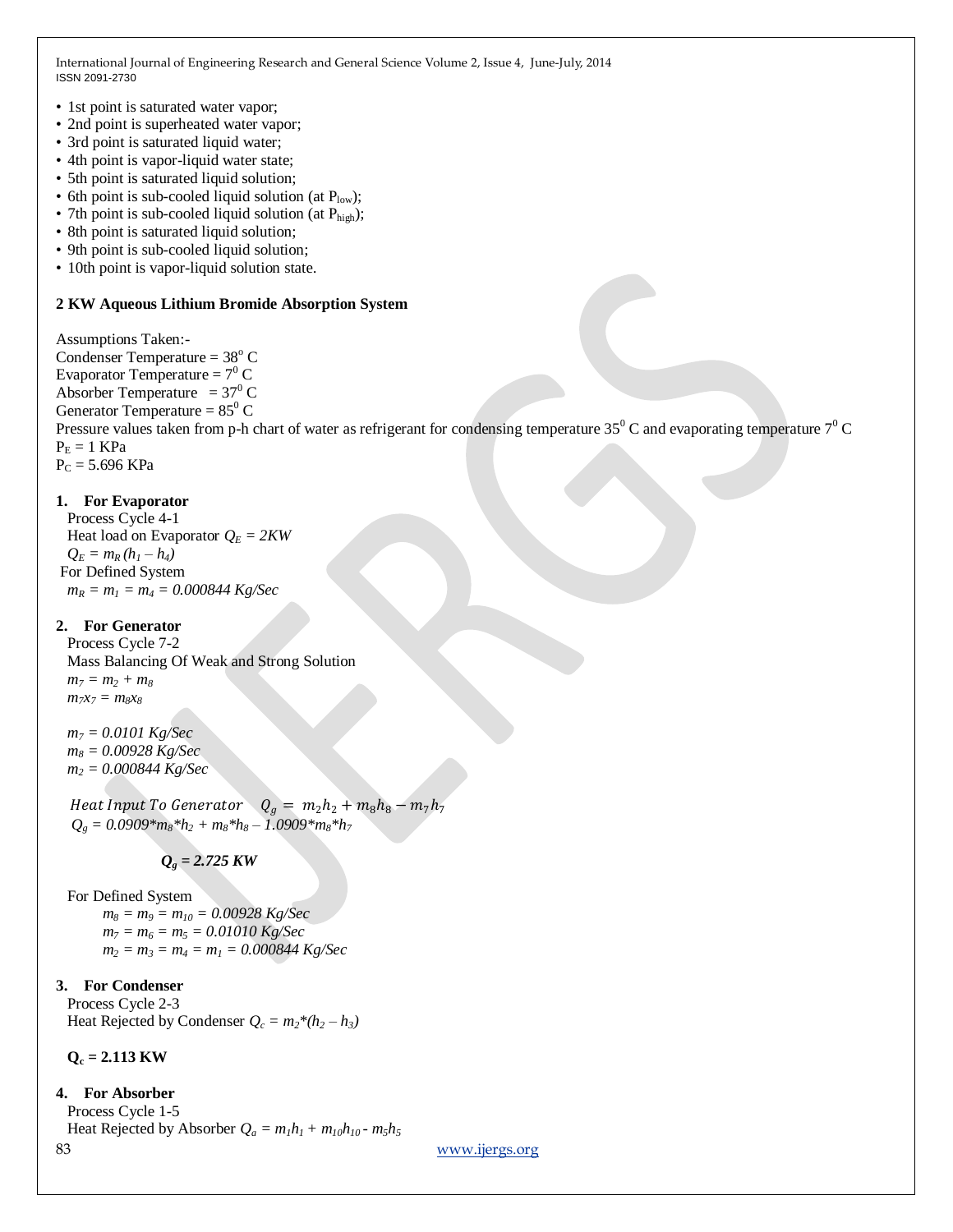#### **Q<sup>a</sup> = 2.567 KW 5. For Solution Heat Exchanger** Process Cycle 6, 9 - 7, 8 Heat transfer  $Q_{\text{SHEX}} = m_5 * (h_7 - h_6)$

 **QSHEX = 0.416 KW**

#### **SYSTEM ANALYSIS**

System analysis is based on certain fixed parameters which are shown in **TableNo.3**by using this fixed parameters COP, Mass flow rate of refrigerant, mass flow rate of strong solution, mass flow rate of weak solution, heat transfer in generator, condenser and absorber are found out using EES software and the effect of generator temperature, evaporator temperature, condenser temperature and absorber temperature on system COP is analysed using EES software.

#### INPUT PARAMETERS

| $T_q$ = Generator Temperature (°C) | $85^{\circ}$ C |
|------------------------------------|----------------|
| $T_e$ = Evaporator Temperature(°C) | $7^{\circ}$ C  |
| $T_c$ = Condenser Temperature(°C)  | $35^{\circ}$ C |
| $T_a$ = Absorber Temperature(°C)   | $37^{\circ}$ C |
| $Q_e =$ Load (kcal/hr)             | 1720(kcal/hr)  |



#### EES PROGRAMM

| Fr <sub>s</sub> EES Commercial Version: F:\data0\PROJECT REPORT\EES SOLUTION\copvstg.EES - [Equations Window] |
|---------------------------------------------------------------------------------------------------------------|
| <sup>FE</sup> S File Edit Search Options Calculate Tables Plots Windows Help Examples                         |
| $\sqrt{ \mathbf{m}   \mathbf{m} }$<br><b>因网图图 同国国国国国门网田国生 ?</b><br>어디 왜 왜 이 이 이<br>圍<br> G                    |
| T_g=85[C];T_c=35[C];T_e=7[C];T_a=37[C];Q_E=3024[kcal/hr];E_L=0.8                                              |
| $X_1=(49.04+(1.125*T_a)-T_e)/(134.65+(.47*T_a)))$                                                             |
| $X_4=(49.04+(1.125*T_q)-T_c)/(134.65+(.47*T_q)))$                                                             |
| $H_8 = (T_6 - 25)$                                                                                            |
| $H_10=(572.8+.417*T_e)$                                                                                       |
| m_R=(Q_E/(H_10-H_8))                                                                                          |
| m_S=(m_R*X_4/(X_4-X_1))                                                                                       |
| m_W=(m_R*X_1/(X_4-X_1))                                                                                       |
| t_5=T_q-E_L*(T_q-T_a)                                                                                         |
| C $\times$ 1=1.01-1.23* $\times$ 1+.48* $\times$ 1^2<br>C_x4=1.01-1.23*X_4+.48*X_4^2                          |
| t_3=T_a+E_L*(X_1/X_4)*(C_x4/C_x1)*(T_g-T_a)                                                                   |
| H_1=(42.81-425.92*X_1+404.67*X_1^2)+(1.01-1.23*X_1+.48*X_1^2)*(T_a)                                           |
| H_5=(42.81-425.92*X_4+404.67*X_4^2)+(1.01-1.23*X_4+.48*X_4^2)*(t_5)                                           |
| H_7=572.8+.46*T_q-.043*T_c                                                                                    |
| Q_c=m_R*(H_7-H_8)                                                                                             |
| Q_q=(m_W*H_5+m_R*H_7-m_S*H_1)                                                                                 |
| Q_a=(m_W*H_5+m_R*H_10-m_S*H_1)                                                                                |
| COP=Q E/Q a                                                                                                   |
| Log_P_e=(7.8553-(1555/(T_e+273.15))-(11.2414*10^4/(T_e+273.15)^2))                                            |
| Log_P_c=(7.8553-(1555/(T_c+273.15))-(11.2414*10^4/(T_c+273.15)^2))                                            |
|                                                                                                               |
|                                                                                                               |
|                                                                                                               |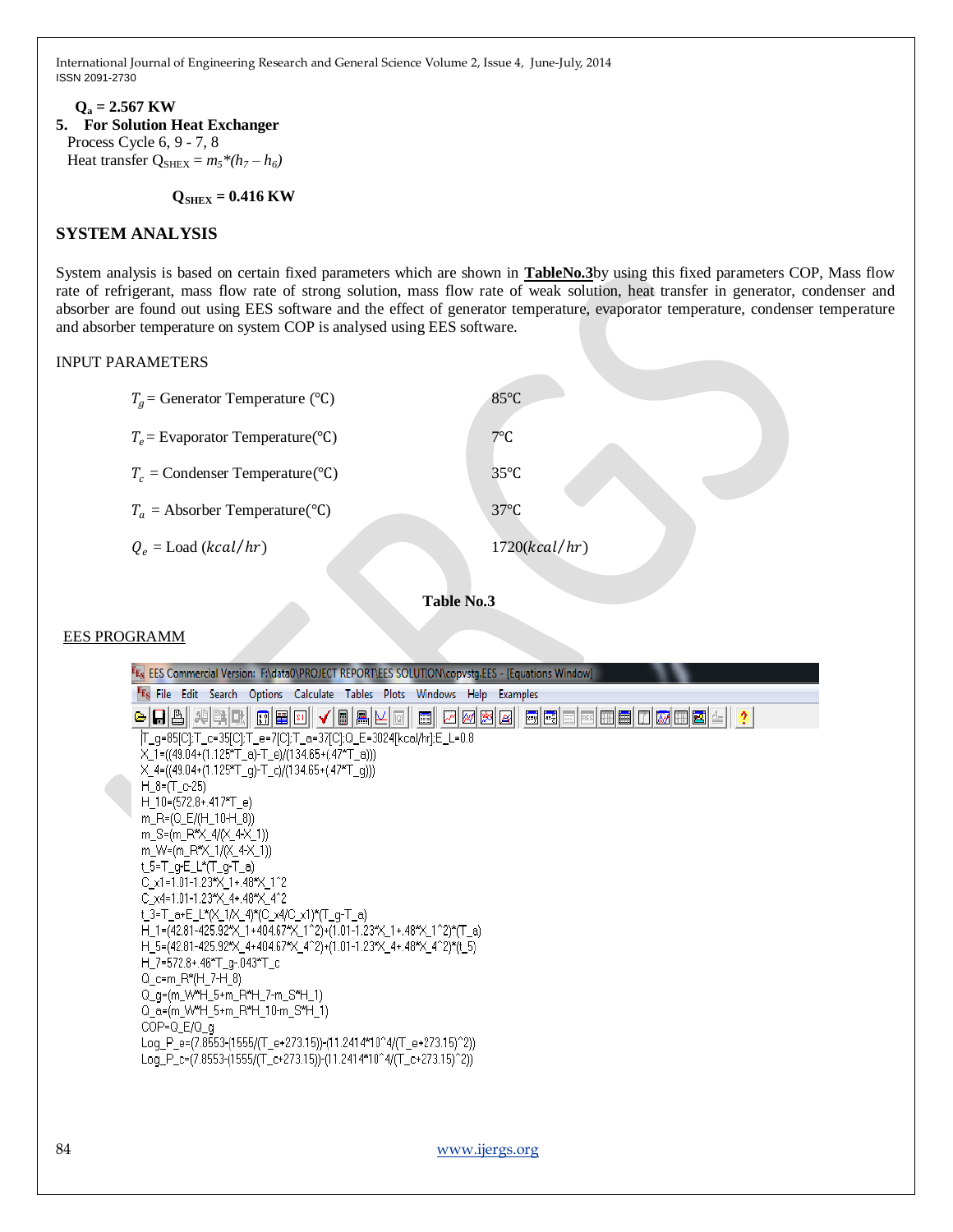